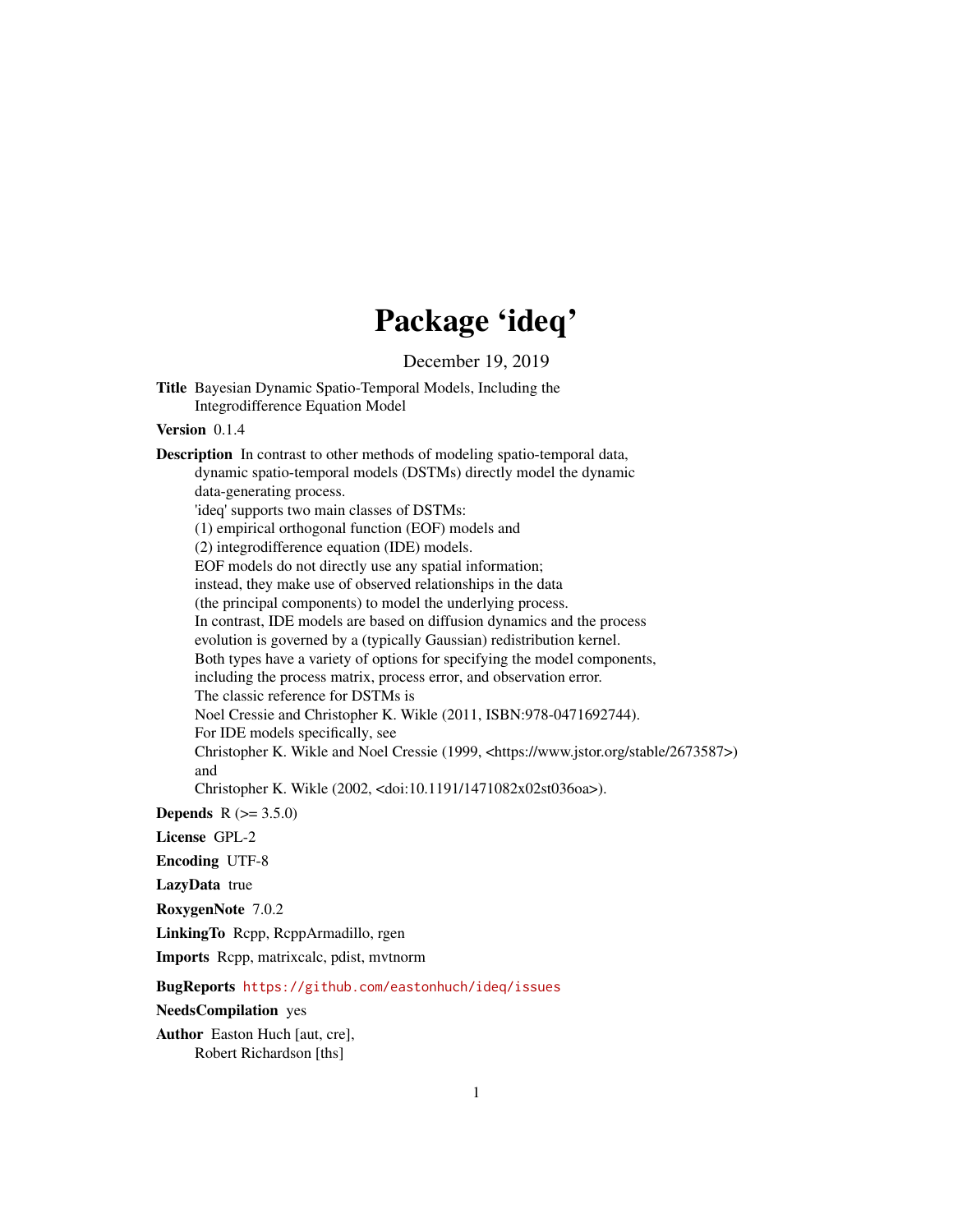<span id="page-1-0"></span>Maintainer Easton Huch <easton.huch@gmail.com> Repository CRAN

Date/Publication 2019-12-19 22:20:02 UTC

## R topics documented:

#### **Index** [12](#page-11-0)

dstm\_eof *Dynamic spatio-temporal model with EOFs*

#### Description

Fits a dynamic spatio-temporal model using empirical orthogonal functions (EOFs). The model does not require the spatial locations because the process model is based on the principal components of the data matrix. Three broad model types are supported:

1. RW: A random walk model for which the process matrix is the identity.

2. AR: An auto-regressive model for which the process matrix is diagonal and its elements are estimated.

3. Dense: A model in which the process matrix is a dense, estimated matrix.

For each broad model type, users can specify a variety of options including the size of the state space, the form of the process error, and whether to sample the observation error. Users can specify prior distributions for all sampled quantities using the 'params' argument.

Each model type mentioned above is a dynamic linear model (DLM), and the state vectors can be estimated using the forward filtering backward sampling algorithm. The other parameters are estimated with conditionally conjugate updates.

#### Usage

```
dstm_eof(
  Y,
 proc_model = "Dense",
 P = 4L,
 proc_error = "IW",
  n_samples = 1L,
  sample_sigma2 = TRUE,
```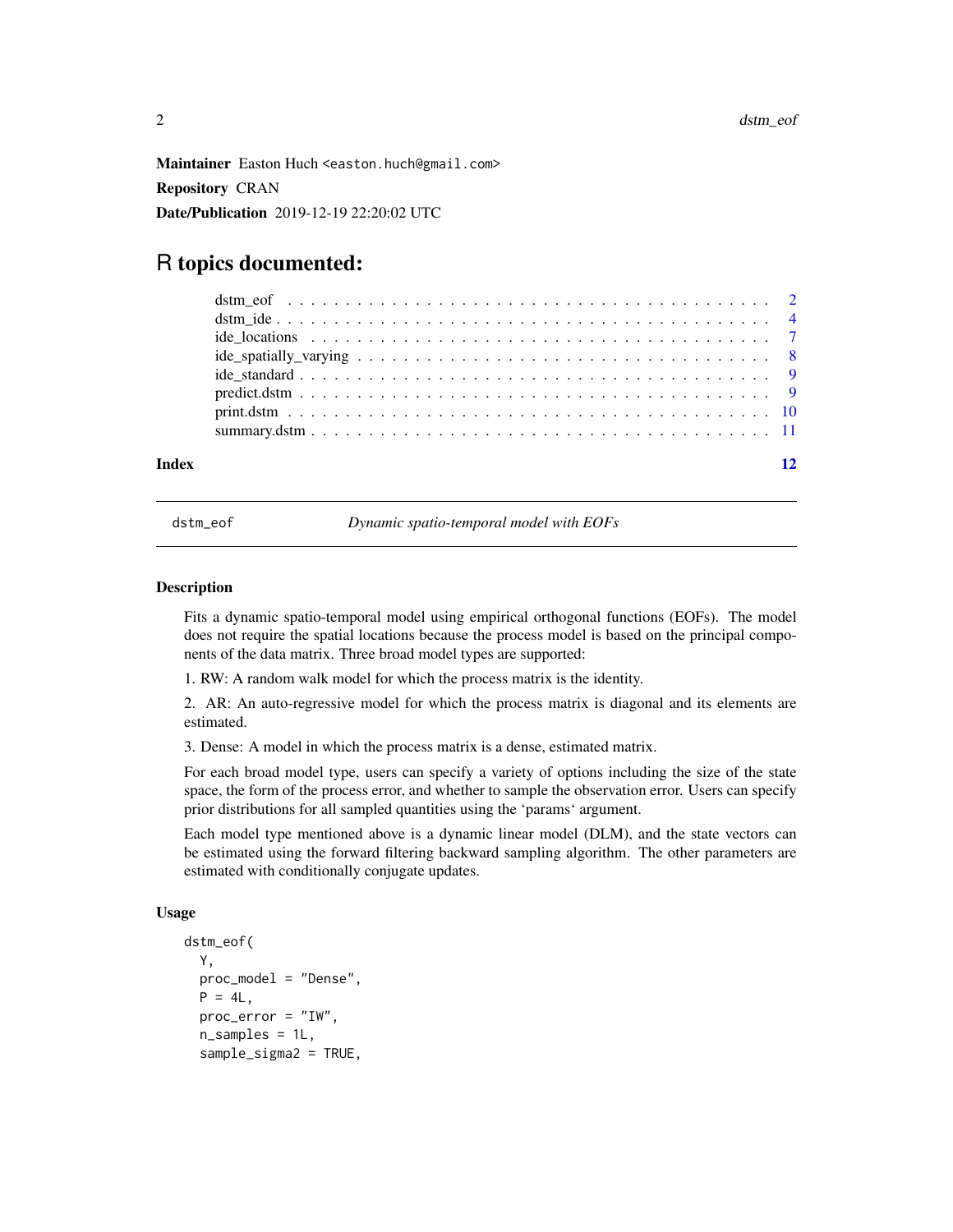```
verbose = FALSE,
 params = NULL
)
```
#### **Arguments**

| Y             | (numeric matrix) S by T data matrix containing the response variable at S spatial<br>locations and T time points. The t-th column (NOT row) corresponds to the t-th<br>observation vector. |
|---------------|--------------------------------------------------------------------------------------------------------------------------------------------------------------------------------------------|
| proc_model    | (character string) Process model: one of "RW" (identity process matrix), "AR"<br>(diagonal process matrix), or "Dense" (dense process matrix).                                             |
| P             | (integer) Number of EOFs or, in other words, the state space size.                                                                                                                         |
| proc_error    | (character string) Process error: "IW" (inverse-Wishart) or "Discount" (discount<br>factor).                                                                                               |
| n_samples     | (numeric scalar) Number of samples to draw                                                                                                                                                 |
| sample_sigma2 | (logical) Whether to sample the variance of the iid observation error.                                                                                                                     |
| verbose       | (logical) Whether to print additional information; e.g., iteration in sampling al-<br>gorithm.                                                                                             |
| params        | (list) List of hyperparameter values; see details.                                                                                                                                         |

#### Details

This section explains how to specify custom hyperparameters using the 'params' argument. For each distribution referenced below, we use the scale parameterization found on the distribution's Wikipedia page. You may specify the following as named elements of the 'params' list:

m 0: (numeric vector) The prior mean of the state vector at time zero  $(\theta_0)$ .

C 0: (numeric matrix) The prior variance-covariance matrix of the state vector at time zero  $(\theta_0)$ .

alpha\_sigma2, beta\_sigma2: (numeric scalars) The inverse-Gamma parameters (scale parameterization) of the prior distribution on the observation error  $(\sigma^2)$ .

sigma2: (numeric scalar) The value to use for the observation error  $(\sigma^2)$  if 'sample\_sigma2' = FALSE.

mu G: (numeric matrix) The prior mean for the process matrix G. If 'proc\_model' = "AR", then 'mu\_G' must be a diagonal matrix. If 'proc\_model' = "Dense", then 'mu\_G' has no constraints.

Sigma\_G: (numeric matrix) The prior variance-covariance matrix for the process matrix. If proc\_model  $=$  "AR", then Sigma\_G should be P by P and is the variance-covariance matrix for diag(G). If proc\_model = "Dense", then Sigma\_G should be  $P^2$  by  $P^2$  and is the variance-covariance matrix for  $vec(G)$ .

alpha\_lambda, beta\_lambda: (numeric scalars) The inverse-Gamma parameters (scale parameterization) of the prior distribution on  $\lambda = (1 - \delta)/\delta$ , where  $\delta$  is the discount factor.

scale\_W: (numeric matrix) The scale matrix for the inverse-Wishart prior distribution on the variancecovariance matrix of the process error ('W').

df\_W: (numeric scalar) The degees of freedom for the inverse-Wishart prior distribution on the variance-covariance matrix of the process error ('W').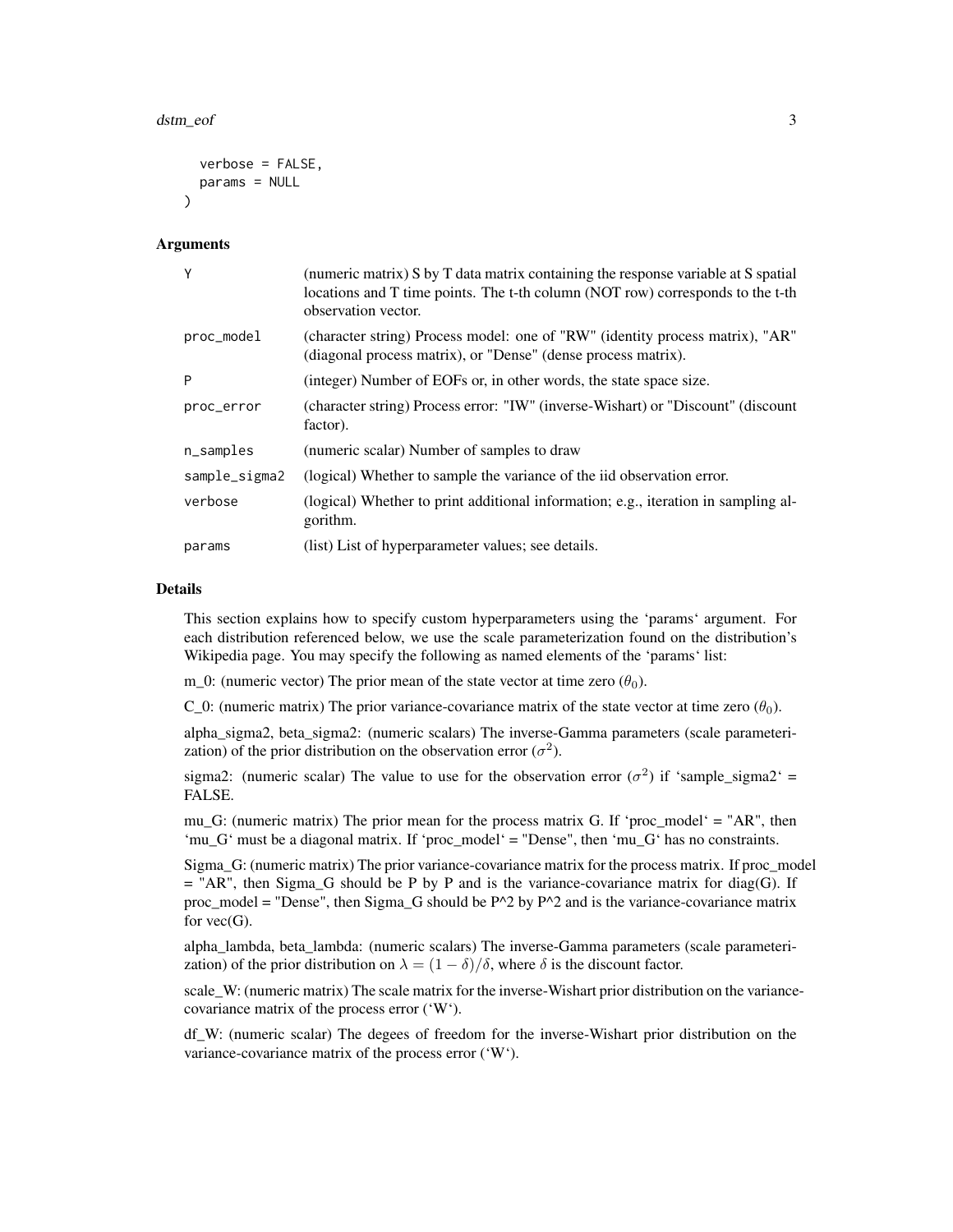#### <span id="page-3-0"></span>References

Cressie, N., and Wikle, C. K. (2011), Statistics for spatio-temporal data, John Wiley and Sons, New York, ISBN:978-0471692744.

Fruhwirth-Schnatter, S. (1994), "Data Augmentation and Dynamic Linear Models," Journal of Time Series Analysis, 15, 183–202, <doi:10.1111/j.1467-9892.1994.tb00184.x>.

Petris, G., Petrone, S., and Campagnoli, P. (2009), Dynamic Linear Models with R, useR!, Springer-Verlag, New York, ISBN:978-0387772370, <doi:10.1007/b135794>.

#### See Also

[dstm\_ide]

#### Examples

```
# Load example data
data("ide_standard")
# Illustrate methods
rw_model <- dstm_eof(ide_standard, proc_model="RW", verbose=TRUE)
summary(rw_model)
predict(rw_model)
# Other model types
dstm_eof(ide_standard, proc_model="AR") # Diagonal process matrix
dstm_eof(ide_standard, proc_model="Dense") # Dense process matrix
# Specify hyperparameters
P < -4dstm_eof(ide_standard, P=P,
         params=list(m_0=rep(1, P), C_0=diag(0.01, P),
                     scale_W=diag(P), df_W=100))
```
dstm\_ide *Integrodifference equation (IDE) model*

#### Description

dstm\_ide fits a type of dynamic spatio-temporal model called an integrodifference equation (IDE) model. It estimates a redistribution kernel—a probability distribution controlling diffusion across time and space. Currently, only Gaussian redistribution kernels are supported.

The process model is decomposed with an orthonormal basis function expansion (a Fourier series). It can then be estimated as a special case of a dynamic linear model (DLM), using the forward filtering backward sampling algorithm to estimate the state vector. The kernel parameters are estimated with a random walk Metropolis-Hastings update. The other parameters are estimated with conditionally conjugate updates.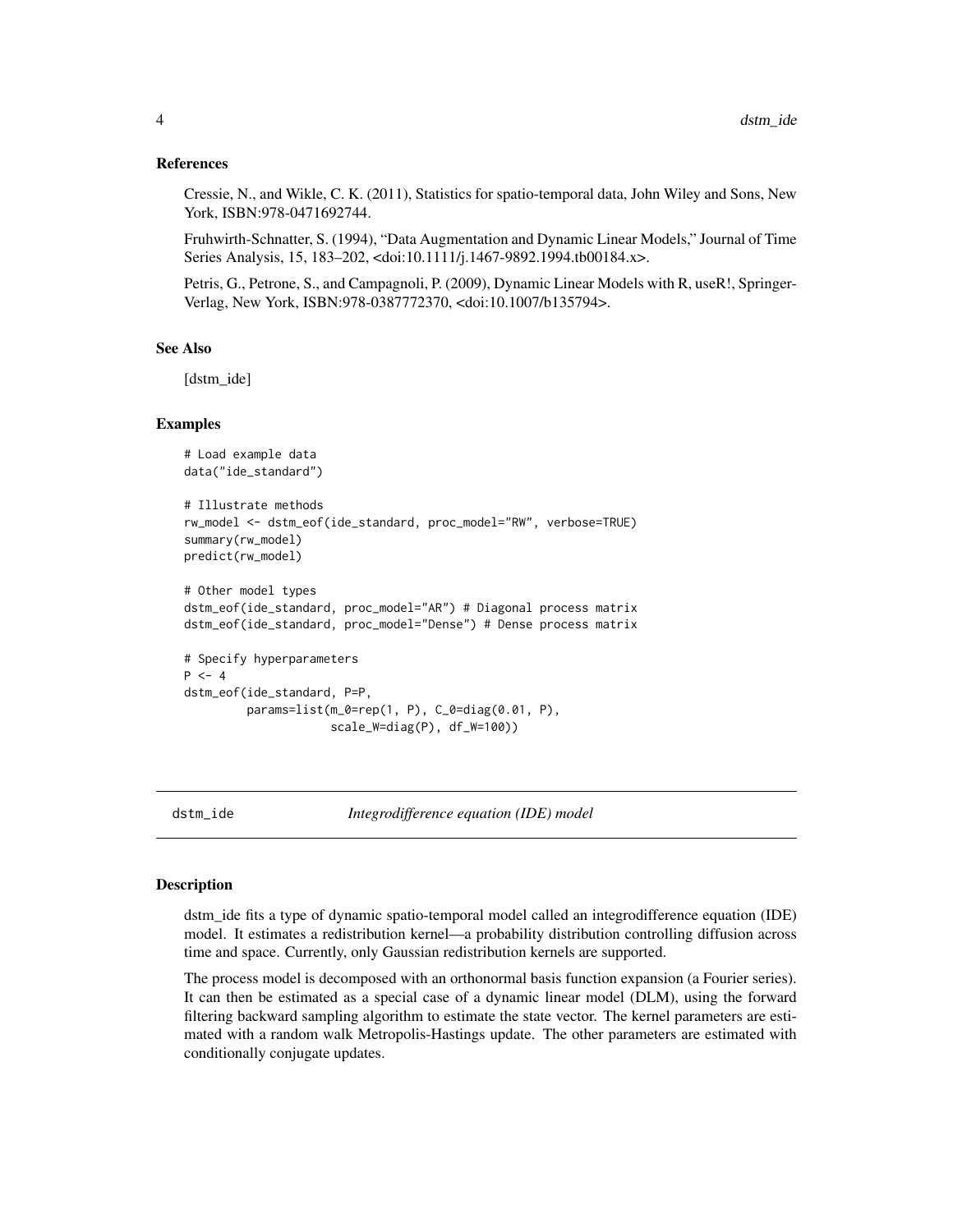#### dstm\_ide 5

## Usage

```
dstm_ide(
  Y,
 locs = NULL,
 knot_locs = NULL,
 proc_error = "IW",
  J = 1L,
  n_samples = 1L,
  sample_sigma2 = TRUE,
  verbose = FALSE,
  params = NULL
)
```
#### Arguments

| Υ             | (numeric matrix) S by T data matrix containing response variable at S spatial<br>locations and T time points. The t-th column (NOT row) corresponds to the t-th<br>observation vector.                                                                                                                                                                                                                                                                                                                                      |
|---------------|-----------------------------------------------------------------------------------------------------------------------------------------------------------------------------------------------------------------------------------------------------------------------------------------------------------------------------------------------------------------------------------------------------------------------------------------------------------------------------------------------------------------------------|
| locs          | (numeric matrix) S by 2 matrix containing the spatial locations of the observed<br>data. The rows of 'locs' correspond with the rows of 'Y'.                                                                                                                                                                                                                                                                                                                                                                                |
| knot_locs     | (integer or numeric matrix) Knot locations for the spatially varying IDE model.<br>The kernel parameters are estimated at these locations and then mapped to the<br>spatial locations of the observed data via process convolution. If an integer is<br>provided, then the knots are located on an equally spaced grid with dimension<br>('knot_locs', 'knot_locs'). If a matrix is provided, then each row of the matrix<br>corresponds to a knot location. If NULL, then the standard (spatially constant)<br>IDE is fit. |
| proc_error    | (character string) Process error: "IW" (inverse-Wishart) or "Discount" (discount<br>factor). "IW" is recommended because it is more computationally stable.                                                                                                                                                                                                                                                                                                                                                                 |
| J             | (integer) Extent of the Fourier approximation. The size of the state space is<br>$(2^*T + 1)^{2}.$                                                                                                                                                                                                                                                                                                                                                                                                                          |
| n_samples     | (integer) Number of posterior samples to draw.                                                                                                                                                                                                                                                                                                                                                                                                                                                                              |
| sample_sigma2 | (logical) Whether to sample the variance of the iid observation error.                                                                                                                                                                                                                                                                                                                                                                                                                                                      |
| verbose       | (logical) Whether to print additional information; e.g., iteration in sampling al-<br>gorithm.                                                                                                                                                                                                                                                                                                                                                                                                                              |
| params        | (list) List of hyperparameter values; see details.                                                                                                                                                                                                                                                                                                                                                                                                                                                                          |

## Details

This section explains how to specify custom hyperparameters using the 'params' argument. For each distribution referenced below, we use the scale parameterization found on the distribution's Wikipedia page. You may specify the following as named elements of the 'params' list:

m\_0: (numeric vector) The prior mean of the state vector at time zero  $(\theta_0)$ .

C\_0: (numeric matrix) The prior variance-covariance matrix of the state vector at time zero  $(\theta_0)$ .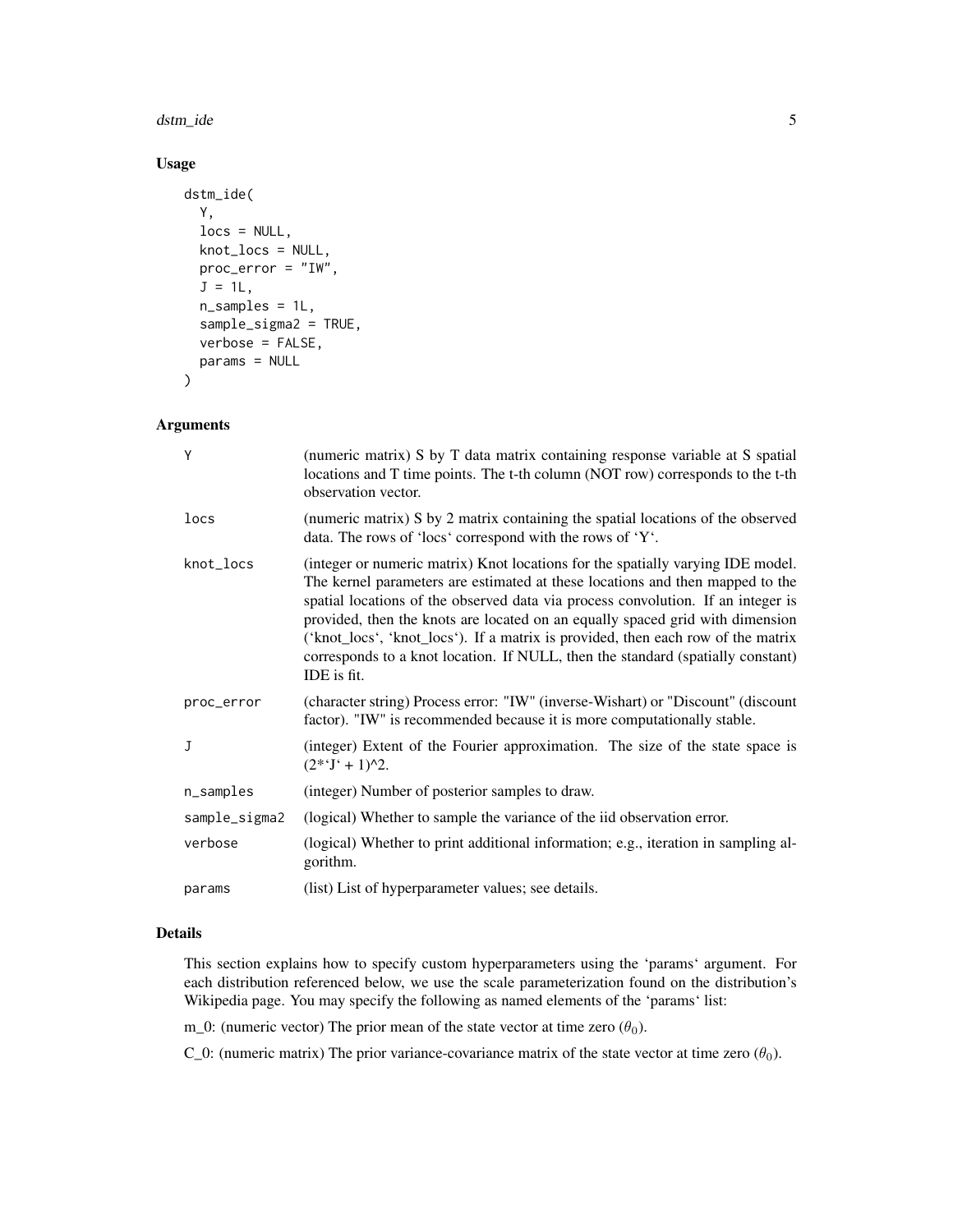alpha\_sigma2, beta\_sigma2: (numeric scalars) The inverse-Gamma parameters (scale parameterization) of the prior distribution on the observation error  $(\sigma^2)$ .

sigma2: (numeric scalar) The value to use for the observation error  $(\sigma^2)$  if 'sample\_sigma2' = FALSE.

alpha\_lambda, beta\_lambda: (numeric scalars) The inverse-Gamma parameters (scale parameterization) of the prior distribution on  $\lambda = (1 - \delta)/\delta$ , where  $\delta$  is the discount factor.

scale W: (numeric matrix) The scale matrix for the inverse-Wishart prior distribution on the variancecovariance matrix of the process error ('W').

df\_W: (numeric scalar) The degees of freedom for the inverse-Wishart prior distribution on the variance-covariance matrix of the process error ('W').

L: (numeric scalar) The period of the Fourier series approximation. The spatial locations and knot locations are rescaled to range from -'L'/4 to 'L'/4 because the Fourier decomposition assumes that the spatial surface is periodic. Regardless of the value of 'L', kernel parameter estimates are back-transformed to the original scale.

smoothing: (numeric scalar) Controls the degree of smoothing in the process convolution for models with spatially varying kernel parameters. The values in the process convolution matrix are proportional to exp(d/'smoothing') where d is the distance between spatial locations before rescaling with 'L'

mean\_mu\_kernel: (numeric vector) The mean of the normal prior distribution on 'mu\_kernel', the mean of the redistribution kernel. In the spatially varying case, the prior distribution for 'mu\_kernel' is assumed to be the same at every knot location.

var\_mu\_kernel: (numeric matrix) The variance of the normal prior distribution on 'mu\_kernel', the mean of the redistribution kernel.

scale\_Sigma\_kernel: (numeric matrix) The scale matrix for the inverse-Wishart prior distribution on 'Sigma\_kernel', the variance-covariance matrix of the redistribution kernel.

df\_Sigma\_kernel: (numeric scalar) The degrees of freedom for the inverse-Wishart prior distribution on 'Sigma\_kernel', the variance-covariance matrix of the redistribution kernel.

proposal\_factor\_mu: (numeric scalar) Controls the variance of the proposal distribution for 'mu\_kernel'. The proposals have a variance of 'proposal\_factor\_mu'^2 \* 'var\_mu\_kernel'. 'proposal\_factor\_mu' must generally be set lower for spatially varying models.

proposal\_factor\_Sigma: (numeric scalar) Controls the variance of the proposal distribution for 'Sigma\_kernel'. As is the case with 'proposal\_factor\_mu', a higher value corresponds to a higher variance. The degrees of freedom for the proposal distribution for 'Sigma\_kernel' is ncol('locs') + 'df\_Sigma\_kernel' / 'proposal\_factor\_Sigma'. 'proposal\_factor\_Sigma' must generally be set lower for spatially varying models.

kernel samples per iter: (numeric scalar) Number of times to update the kernel parameters per iteration of the sampling loop.

#### References

Cressie, N., and Wikle, C. K. (2011), Statistics for spatio-temporal data, John Wiley and Sons, New York, ISBN:978-0471692744.

Fruhwirth-Schnatter, S. (1994), "Data Augmentation and Dynamic Linear Models," Journal of Time Series Analysis, 15, 183–202, <doi:10.1111/j.1467-9892.1994.tb00184.x>.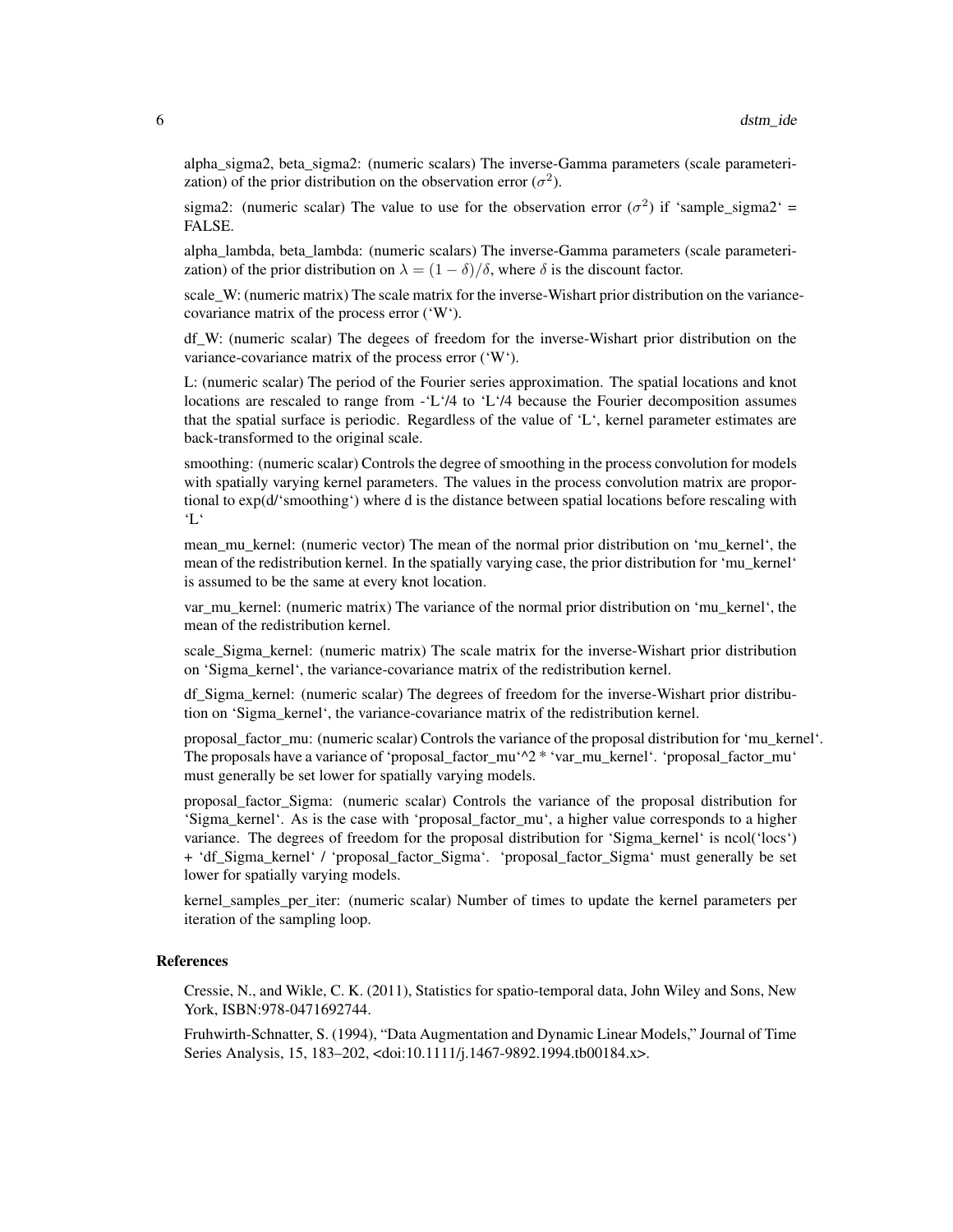#### <span id="page-6-0"></span>ide\_locations 7

Petris, G., Petrone, S., and Campagnoli, P. (2009), Dynamic Linear Models with R, useR!, Springer-Verlag, New York, ISBN:978-0387772370, <doi:10.1007/b135794>.

Wikle, C. K., and Cressie, N. (1999), "A dimension-reduced approach to space-time Kalman filtering," Biometrika, 86, 815–829, <https://www.jstor.org/stable/2673587>.

Wikle, C. K. (2002), "A kernel-based spectral model for non-Gaussian spatio-temporal processes," Statistical Modelling, 2, 299–314, <doi:10.1191/1471082x02st036oa>.

#### See Also

[dstm\_eof]

#### Examples

```
# Load example data
data("ide_standard", "ide_spatially_varying", "ide_locations")
# Basic IDE model with one kernel
mod <- dstm_ide(ide_standard, ide_locations)
predict(mod)
summary(mod)
# IDE model with spatially varying kernel
dstm_ide(ide_spatially_varying, ide_locations, knot_locs=4)
# Fix sigma2
dstm_ide(ide_standard, ide_locations,
         sample_sigma2=FALSE, params=list(sigma2=1))
# Set proposal scaling factors, number of kernel updates per iteration,
# and prior distribution on kernel parameters
dstm_ide(ide_standard, ide_locations,
         params=list(proposal_factor_mu=2, proposal_factor_Sigma=3,
                     kernel_updates_per_iter=2,
                     scale_Sigma_kernel=diag(2), df_Sigma_kernel=100,
                     mean_mu_kernel=c(0.2, 0.4), var_mu_kernel=diag(2)))
# Set priors on state vector, process error, and observation error
J \leftarrow 1P \leftarrow (2 \star J + 1)^2dstm_ide(ide_standard, ide_locations,
         params=list(m_0=rep(1, P), C_0=diag(0.01, P),
                     alpha_sigma2=20, beta_sigma2=20,
                     scale_W=diag(P), df_W=100))
```
ide\_locations *Spatial locations for IDE data sets*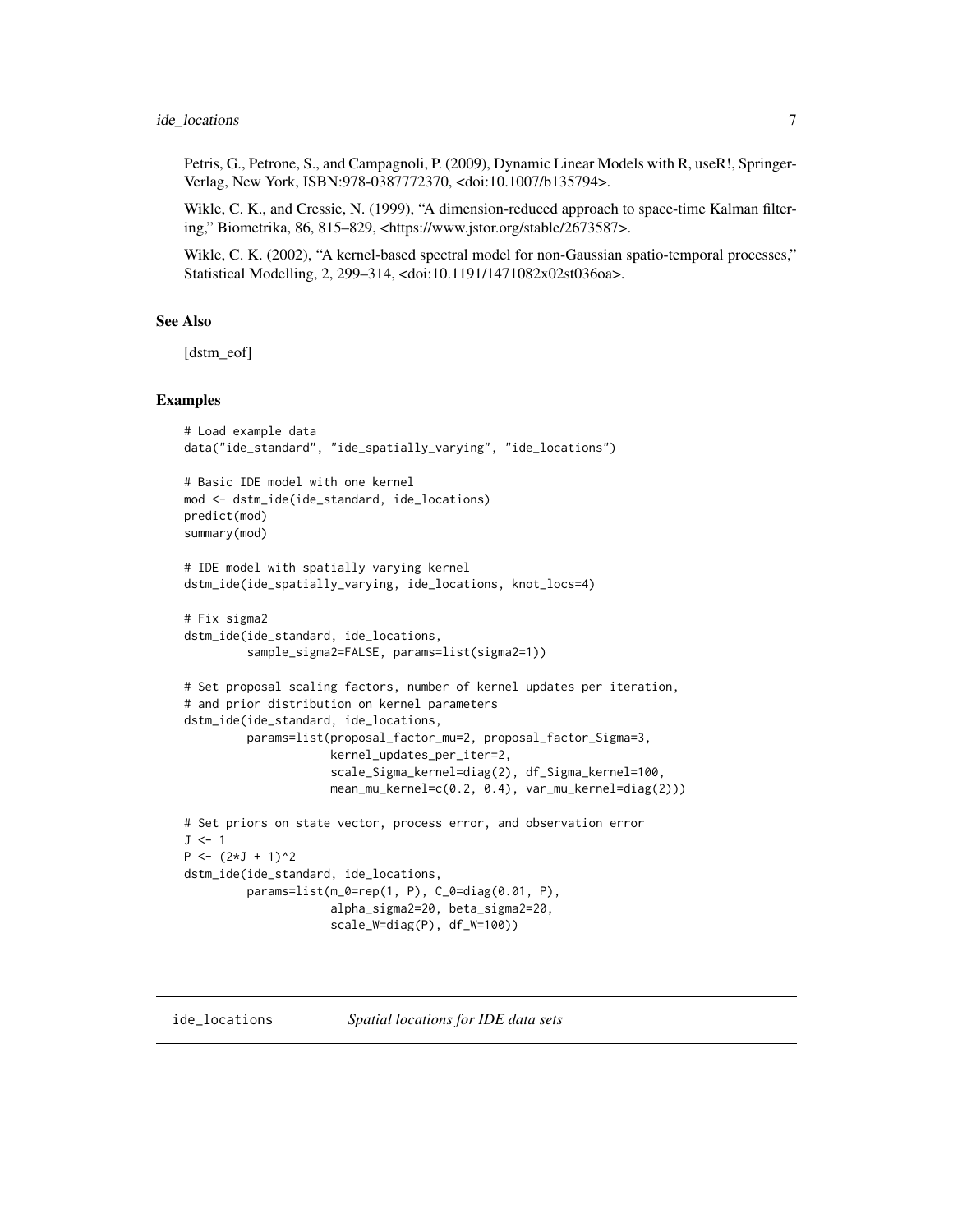#### <span id="page-7-0"></span>Description

A matrix containing the 400 two-dimensional spatial locations of the following data sets: 'ide\_standard' and 'ide\_spatially\_varying'. The rows of these two data sets correspond with the rows of 'ide\_locations'.

#### Usage

ide\_locations

## Format

A numeric matrix with 400 rows and 2 columns

## Source

Generated as part of Easton Huch's MS project at BYU

#### See Also

[ide\_standard]/[ide\_spatially\_varying], the data sets that correspond to these spatial locations

ide\_spatially\_varying *Simulated data from a spatially varying IDE model*

## Description

A matrix containing simulated data points on a 20 X 20 grid at 20 time points. The rows correspond to the 400 spatial locations, and the columns, to the 20 time points.

#### Usage

```
ide_spatially_varying
```
#### Format

A numeric matrix with 400 rows and 20 columns

#### Source

Randomly generated as part of Easton Huch's MS project at BYU

#### See Also

[ide\_locations] for a matrix containing the spatial locations corresponding to the rows of 'ide\_spatially\_varying' and [ide\_standard] for a similar data set generated from a standard ide model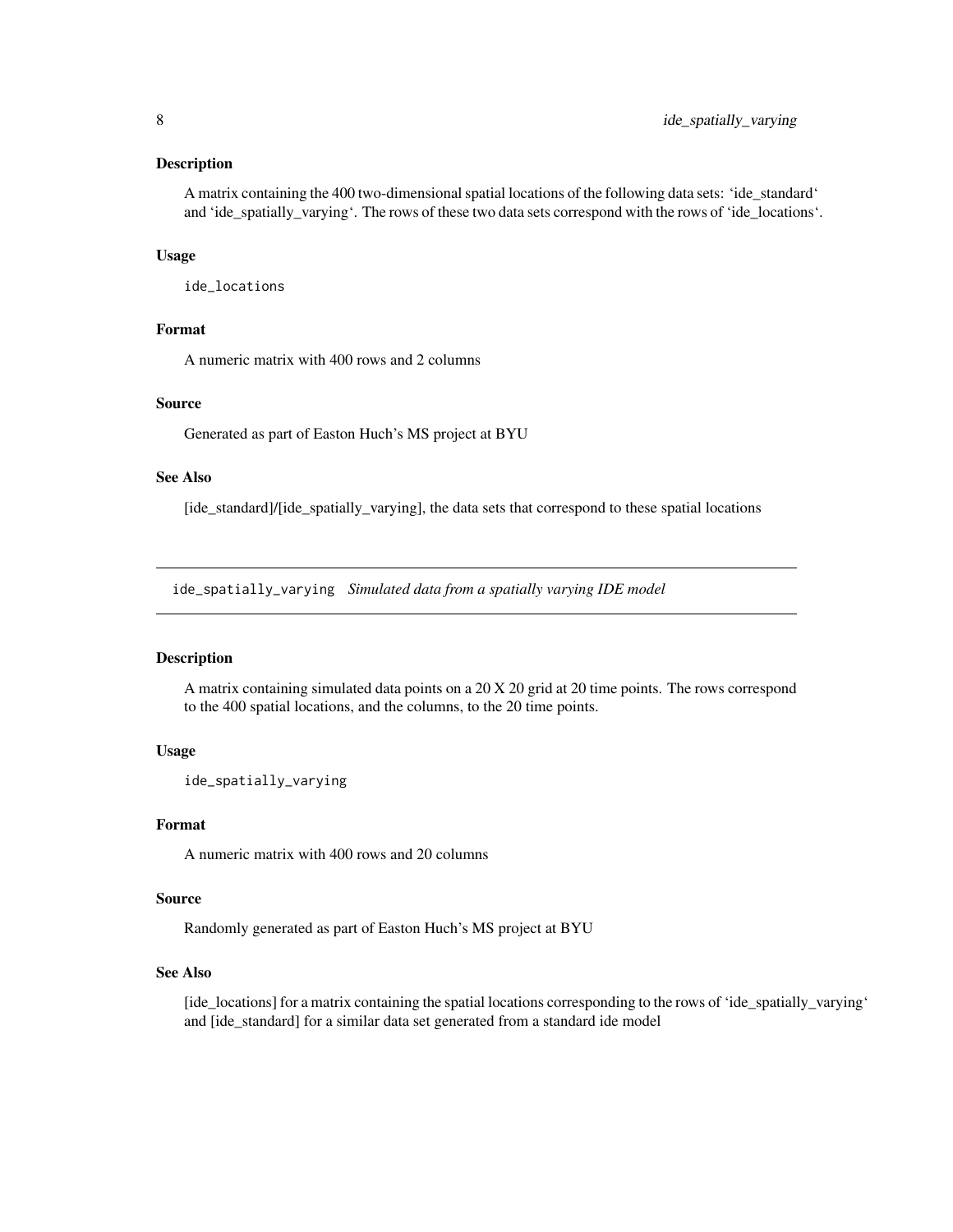<span id="page-8-0"></span>

#### Description

A matrix containing simulated data points on a 20 X 20 grid at 20 time points. The rows correspond to the 400 spatial locations, and the columns, to the 20 time points.

#### Usage

ide\_standard

#### Format

A numeric matrix with 400 rows and 20 columns

## Source

Randomly generated as part of Easton Huch's MS project at BYU

#### See Also

[ide\_locations] for a matrix containing the spatial locations corresponding to the rows of 'ide\_standard' and [ide\_spatially\_varying] for a similar data set generated from a spatially varying ide model

predict.dstm *Predict Method for DSTM Fits*

### Description

Generates samples from the posterior predictive distribution at future time points for (1) the observation vector and (2) the state vector.

## Usage

```
## S3 method for class 'dstm'
predict(
 object,
 K = 1,
 only_K = FALSE,
  return_ys = TRUE,
  return_thetas = FALSE,
 burnin = NULL,
  ...
)
```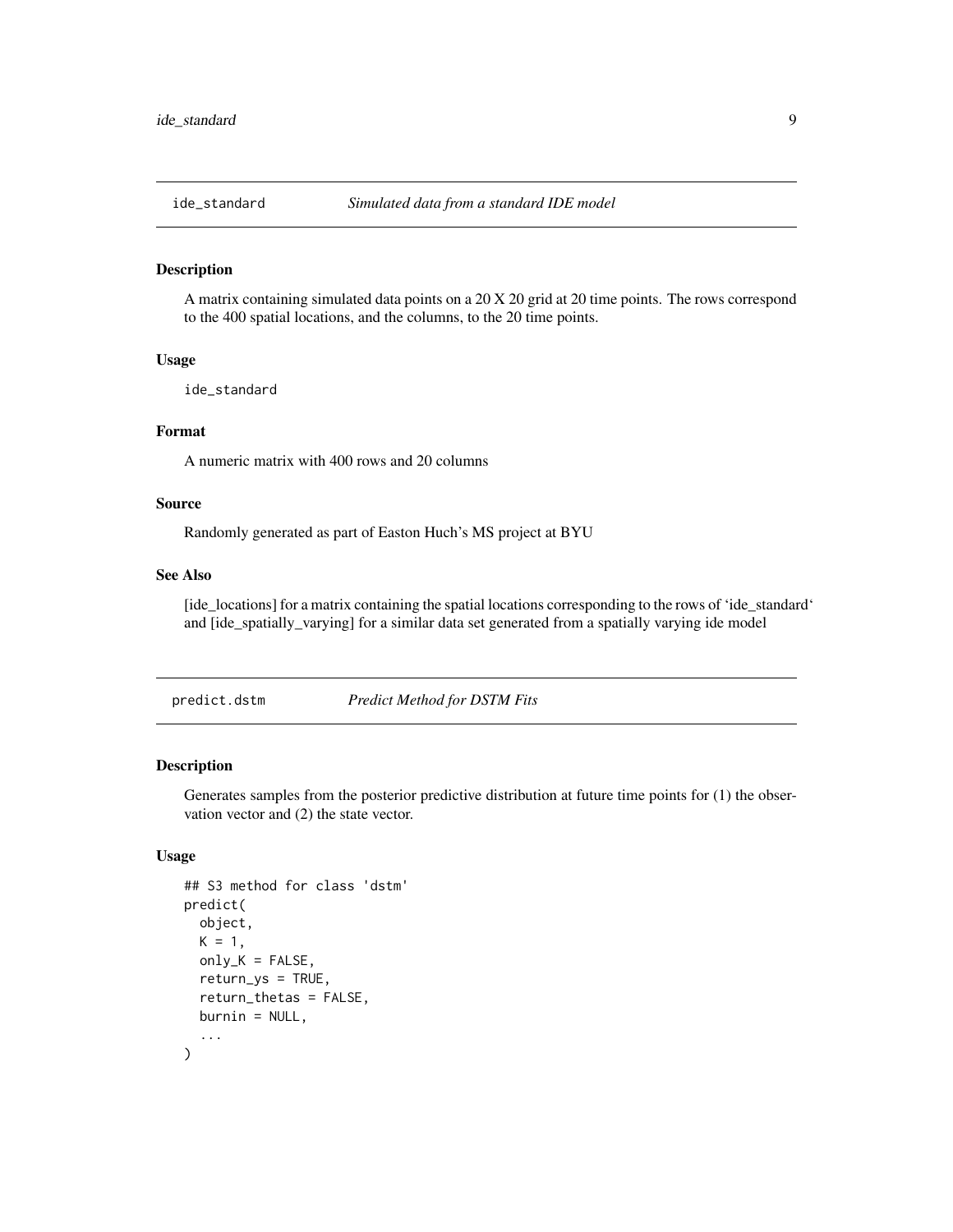#### <span id="page-9-0"></span>Arguments

| object        | A 'dstm' object                                                                                                            |
|---------------|----------------------------------------------------------------------------------------------------------------------------|
| К             | (integer scalar) The number of future time periods for which to generate predic-<br>tions                                  |
| only_K        | (logical scalar) Whether to return predictions for time period $T+K$ only (as op-<br>posed to $T+1$ , $T+2$ , , $T+K$ )    |
| return_ys     | (logical scalar) Whether to return samples from the posterior predictive distri-<br>bution of the observation vector (ys)  |
| return_thetas | (logical scalar) Whether to return samples from the posterior predictive distri-<br>bution of the state vector (thetas)    |
| burnin        | (integer scalar) The number of samples to discard as burn-in. If object\$burnin<br>exists, this argument will override it. |
| $\cdots$      | Arguments passed to other methods (necessary for S3 generic compatibility)                                                 |

#### Details

The posterior predictive samples are returned in a matrix or 3-D array, depending on whether samples from multiple time points are requested. The dimensions are always in the following order:

- 1. The index of the value within the state or observation vector.
- 2. The time period
- 3. The sample number

#### Examples

data("ide\_standard", "ide\_locations")

```
# IDE example
mod_ide <- dstm_ide(ide_standard, ide_locations)
predict(mod_ide)
predict(mod_ide, K=4, return_thetas=TRUE)
```

```
# EOF example
mod_eof <- dstm_eof(ide_standard, n_samples=2)
predict(mod_eof, K=2, only_K=TRUE, burnin=1)
```

```
print.dstm Print Method for DSTM Fits
```
#### Description

Prints a summary for a 'dstm' object by calling summary.dstm().

#### Usage

```
## S3 method for class 'dstm'
print(x, x_name = deparse(substitute(x)), ...)
```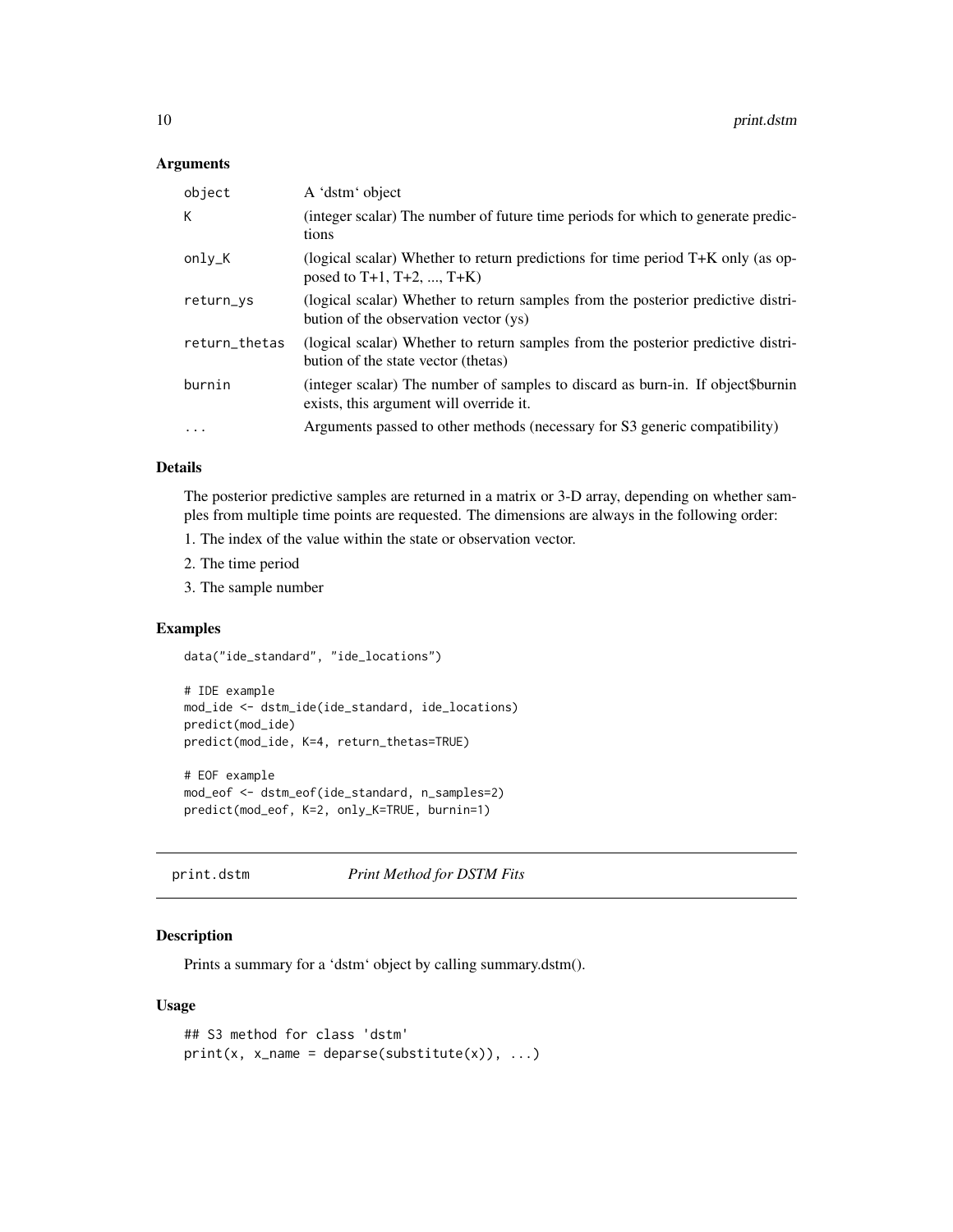## <span id="page-10-0"></span>summary.dstm 11

## Arguments

|          | A 'dstm' object                                                            |
|----------|----------------------------------------------------------------------------|
| x name   | (optional) Object name to display                                          |
| $\cdots$ | Arguments passed to other methods (necessary for S3 generic compatibility) |

## See Also

[summary.dstm()]

| summary.dstm |  |
|--------------|--|
|--------------|--|

Summary Method for DSTM Fits

## Description

Prints summary information for 'dstm' objects.

## Usage

```
## S3 method for class 'dstm'
summary(object, object_name = deparse(substitute(object)), ...)
```
#### Arguments

| obiect      | A 'dstm' object                                                            |
|-------------|----------------------------------------------------------------------------|
| object_name | The name to be printed in the summary (if desired)                         |
| $\cdot$     | Arguments passed to other methods (necessary for S3 generic compatibility) |

## See Also

[print.summary()]

## Examples

```
# Load example data
data("ide_standard", "ide_locations")
mod_ide <- dstm_ide(ide_standard, ide_locations)
summary(mod_ide)
```